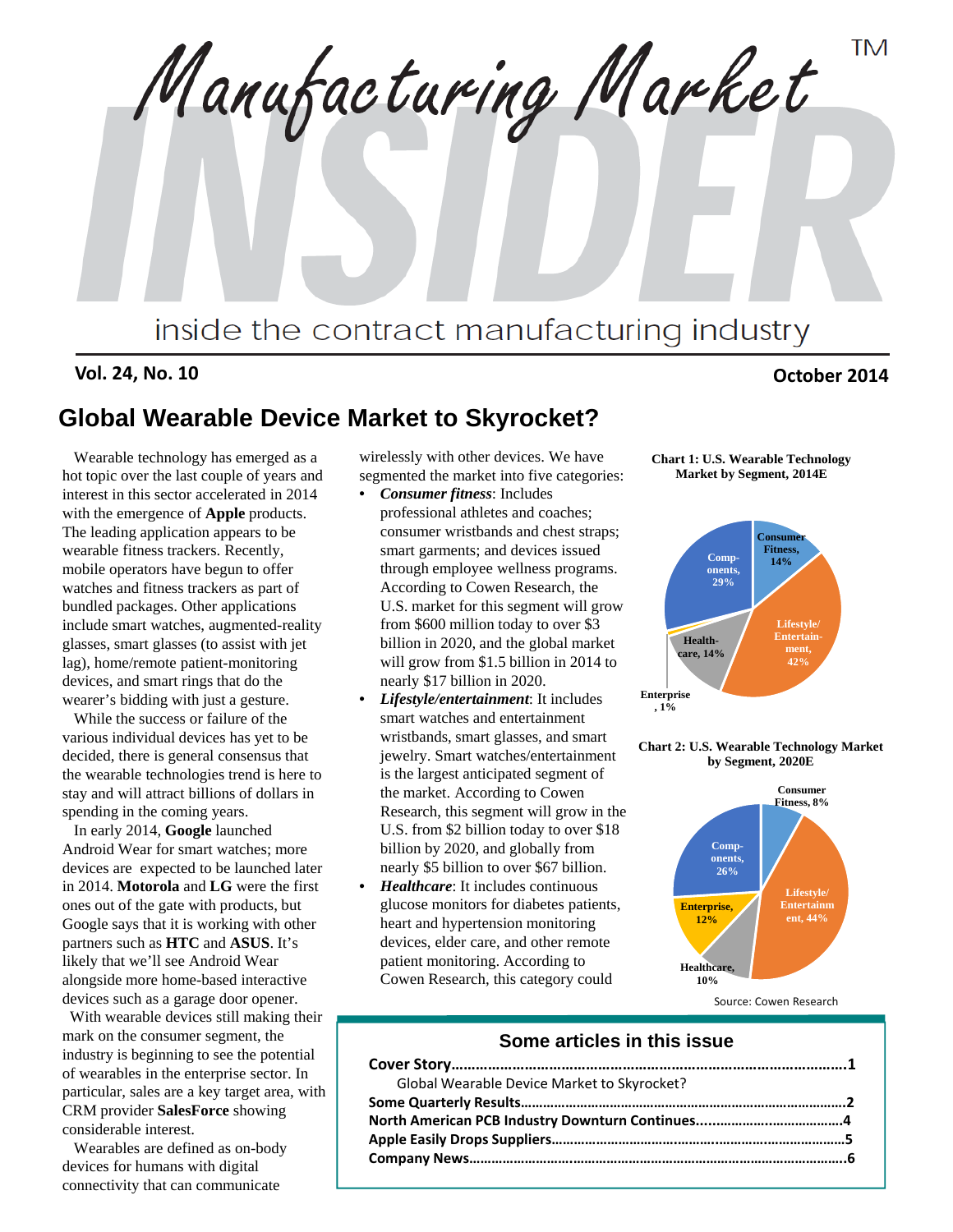grow from \$600 million in U.S. revenue today to \$4 billion in 2020. Globally, it will grow from approximately \$900 million to \$11.6 billion.

- *Enterprise*: This category comprises construction and manufacturing, employee training, retail, emergency and security, medical, pilots, and military organizations. Within enterprise, the largest opportunity will be in construction and manufacturing. For 2020, the segment forecast is \$5 billion in the U.S. market, and nearly \$15 billion in global markets.
- *Components*: It includes certain electronics specific to the wearables market, including Bluetooth/Wi-Fi combo chips, display technologies, gyro/9-axis accelerometer combo chips, MEMS microphones, batteries, and GPS chips. This segment should grow roughly in line with wearables revenue overall, and become an estimated \$11 billion U.S. market by 2020. The global market will reach nearly \$60 billion by 2020.

Let's take a look at the major EMS suppliers for the wearable device industry. The launch of Apple's iWatch has stimulated the application of miniaturized system modules.

## *Some Quarterly Results*

**Jabil**. For its fiscal 4Q14 ended Aug. 31, Jabil recorded sales of \$4.1 billion and fiscal year revenue of \$15.8 billion. Revenues were up 7% q-o-q and down 10% y-o-y. Non-GAAP EPS amounted to \$0.05, increased from the prior quarter but decreased 89% from the year-ago period.

GAAP operating income for the August quarter was \$46.6 million, down 36% year over year, while GAAP operating margin came in at 1.15% compared with 1.6% for the year-earlier quarter. GAAP net income/loss attributable to Jabil totaled a loss of \$26.2 million, down 120% year on year, and GAAP EPS was (\$0.13), 121.3% down from a year earlier. Included in earnings were restructuring charges of \$20 million.

Representing 44% of total sales, Diversified Manufacturing Services

**Chart 3: Global Wearable Technology Market by Segment, 2014E**

**Chart 4: Global Wearable Technology Market by Segment, 2020E**



Source: Cowen Research

According to our research on the wearable device industrial chain, we predict that all the system modules on the main board of the iWatch will be miniaturized ones. **Universal Scientific Industrial** (Taiwan) is the leading supplier of such modules. The main board, which is mounted with the majority of the chips, is the heart of the electronic device. Reportedly, Universal Scientific charges as much as \$50 per module. Display technology companies like **LG Display** (South Korea) and **TPK Display** (Taiwan) are the top suppliers of touch panels for the iWatch and have long-term growth momentum as they continue to expand applications across new product segments that are

(DMS) revenue decreased 3% year over year, driven by the Apple IPhone 6 ramp-up. Notably, DMS non-GAAP margins were at 1.7%, up 60 basis points q-o-q.

At 34% of sales, Enterprise and Infrastructure business increased 1% from the year-earlier period. The E&I segment produced a non-GAAP operating margin of 2.4%, up 40 basis points q-o-q.

Accounting for 22% of sales, Jabil's High Velocity segment decreased 32% year over year, the decline primarily driven by y-o-y declines from Blackberry. The segment's non-GAAP operating margin was 1.8%, up 160 basis points q-o-q.

The company expects revenue in the November quarter at \$4.2– 4.4B of revenue and non-GAAP EPS of \$0.41–0.53. From a segment standpoint, the company is calling for \$2.6 billion

expected to emerge next year. **Quanta Computers** (Taiwan) is the leading manufacturer of Apple's iWatch launch (**Inventec** appears to have dropped out of the picture for unspecified reasons). Quanta has reportedly started preparing for mass production to begin sometime in January 2015. Apple and Quanta have also allegedly agreed to a deal in which Quanta would not make smart watches for any of Apple's rivals. **Kinsus Interconnect Technology**  (Taiwan) will join the iWatch supply chain. Kinsus is one of the few

companies with the ability to supply iWatch IC parts; however, it is the only company capable of mass production of this specific product.

in the new Electronics Manufacturing (EM) segment and \$1.7 billion in the new Diversified Manufacturing (DM) business. Given the new segment breakdown and the ramp-ups expected in the November quarter, DM will likely be a larger contributor to operating margins, as the business will represent ~40% of total revenues in the quarter.

The company guided FY15 revenue at \$16.5–18.0 billion and non-GAAP EPS of \$1.65–1.95, which is in line with expectations. It also provided guidance for its new business lines, DM and EM. The DM business has the following targets: FY15 revenue of \$6–7 billion, with long-term operating margin targets of 5–7% and revenue growth of 8– 12%. The EM business has an FY15 revenue target of \$10.5–11.0 billion, with long-term targets of 2–4% operating margins and revenue growth of 0–5%.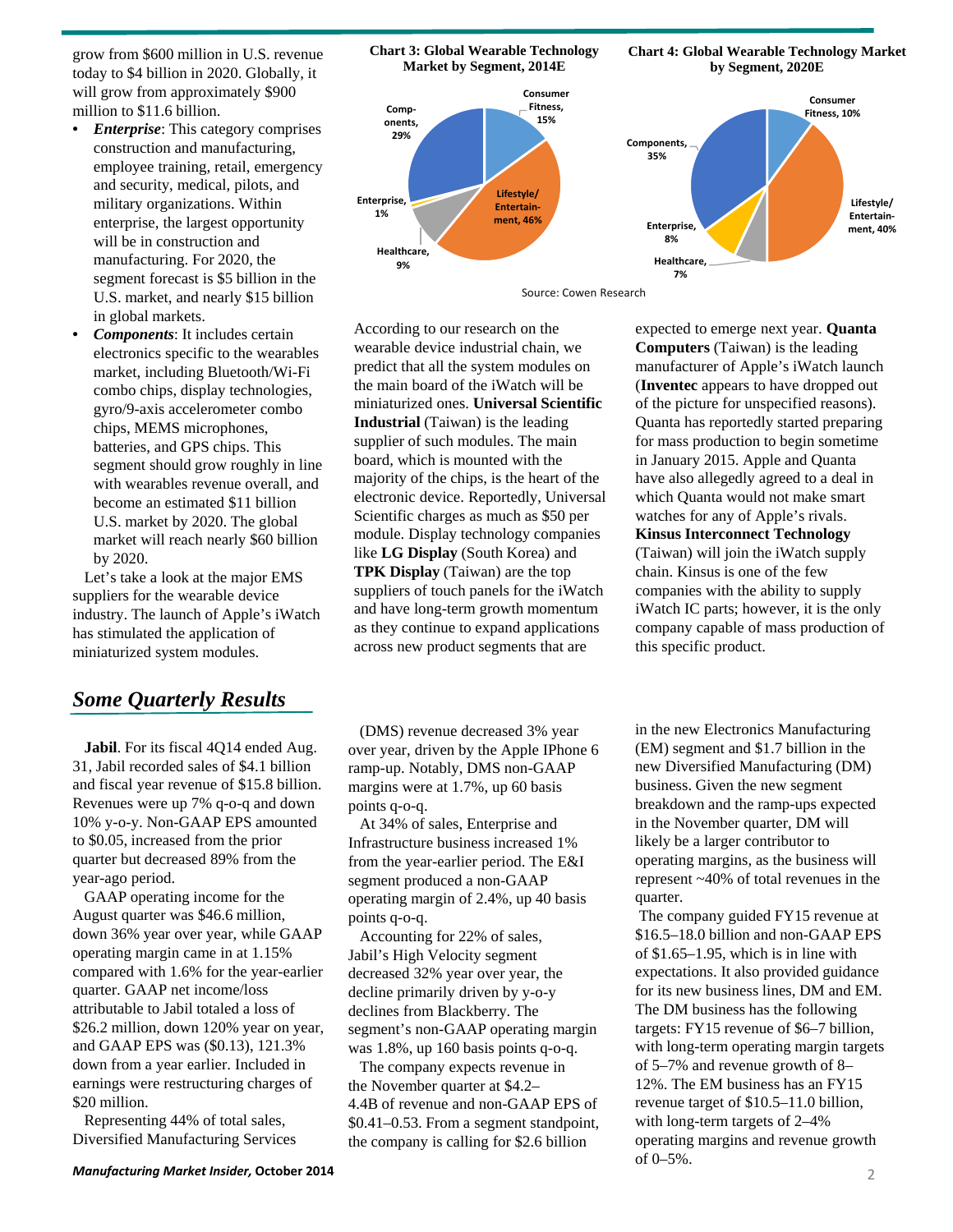The company generated \$89.5 million in cash flow from operations (CFO) for the quarter, which was offset by \$209 million in CAPEX, causing free cash flow (FCF) use to come in at \$119.9 million. In addition, the company guided FY15 CFO to \$700–800 million and CAPEX to \$350–450 million, implying FCF of \$250–450M. Finally, from a restructuring perspective, the company is on track to see total cash charges of \$70 million in FY15E, resulting in benefits of \$65 million for the year.

**Sparton Corp.** 4Q14 sales totaled \$93.4 million, an increase of 15% from \$81.4 million for the fourth quarter of fiscal 2013. Operating income for 4Q14 was \$4.9 million, a decrease of 33%, the decline primarily resulting from \$4.2 million of environmental remediation expense. This charge is expected to be realized over the next sixteen years. Net income reported was \$3.0 million, a decline of 47%. Non-GAAP EPS for 4Q14 was \$0.56.

Revenue for FY14 totaled \$336.1 million, an increase of 27.0% compared to the prior year. Of that increase, 5% was organic and 22% was related to acquisitions. This organic growth is within management's long-term forecasted range of 3–5%. Non-GAAP EPS was \$1.58, compared to \$1.16 for fiscal 2013.

In the fourth fiscal quarter, the Medical group, which had \$39.1 million in revenue, down 13% from the period a year ago, still had 15.5% adjusted gross profit margins. This compared to 16.5% adjusted gross margin in the period a year ago, but on lower sales.

Complex Systems (CS) had almost \$23 million in revenue, up 29%, and had a strong adjusted gross margin of 12.7%, compared to 11.1% in the period a year ago.

Defense & Security Systems (DSS) had revenue of \$36.3 million, up 54% over the period a year ago. Its margins were solid at 32.9%, compared to 24.7% in the period a year ago. Overall, revenue in the quarter was up 15% to almost \$93.5 million. The adjusted gross margin in the quarter was 22.4%.

For the year, the Medical segment's adjusted gross margin was 15.5%

compared to 14.9% in fiscal 2013. Complex Systems had adjusted gross margin of 11.2% compared to 10.5% in fiscal 2013. DSS had adjusted gross margin of 27.8% compared to 23.5% in the period a year ago. Even with the loss of some revenue in Medical due to a rebalancing of its customer **Fenwal**, revenues overall in fiscal 2014 were able to grow organically by 5% and consolidated gross margin showed improvement to 19.3% for the year's adjusted gross margin, up from 17.4% in fiscal 2013.

Over the years from fiscal 2011 to fiscal 2014, Sparton has received several awards of new business. Where new programs were 26 in fiscal 2011, they grew to 89 in fiscal 2014. Sparton had 26 new customers included in those awards. The potential annualized revenue was roughly the same as it was in fiscal 2013, or about \$39 million.

Management made some adjustments to its gross margin guidance for segments. DSS is now 25–30%, which is a 5% upward revision. Medical remains 13–16%. While the Fenwal program has begun to in‐source about \$25 million worth of revenue (announced last fiscal year, with \$19 million being removed from Sparton in the first half of fiscal 2015), management is still confident it can retain a 13–16% gross margin. Complex Systems has been 9–12% and remains so for the near term.

**SigmaTron International**. 1Q2015 revenues decreased to \$54.9 million from \$56.2 million for the same quarter in the prior year, representing a decline of 2.31%. Net income of \$16,810 decreased by 98.2% compared to the same period a year ago.

In fiscal years 2013 and 2014, the company continued to see a trend of Chinese costs increasing, thereby making Mexico a more costcompetitive manufacturing location to service North America. Indications suggest that this trend will continue.

Gross profit decreased during 1Q15 to \$4.7 million, compared to \$6.2 million for the same period

in the prior fiscal year. The decrease in gross profit was primarily the result of decreased sales to customers and continuing pricing pressures.

**Fabrinet**. 4Q2014 sales totaled \$160.1 million, an increase of less than 1% compared to total revenue of \$159.9 million for the comparable period in fiscal year 2013.

GAAP net income for the fourth quarter of fiscal year 2014 was \$10.3 million, or \$0.29 per diluted share, compared to GAAP net income of \$15.1 million, or \$0.43 per diluted share, in the fourth quarter of fiscal year 2013. Non-GAAP net income for 4Q2014 was \$12.1 million, or \$0.34 per diluted share, a decrease of 2.4% compared to non-GAAP net income of \$12.4 million, or \$0.35 per diluted share, in the same period a year ago.

For fiscal year 2014, Fabrinet reported total revenue of \$677.9 million, an increase of 5.7% compared to total revenue of \$641.5 million for fiscal year 2013. GAAP net income for fiscal year 2014 was \$91.7 million, or \$2.58 per diluted share, compared to GAAP net income of \$69.0 million, or \$1.98 per diluted share, in fiscal year 2013. Non-GAAP net income in fiscal year 2014 was \$54.6 million, or \$1.53 per diluted share, an increase of 8.1% compared to non-GAAP net income of \$50.5 million, or \$1.44 per diluted share, in fiscal year 2013.

Regarding its accounting investigation, the company concluded that certain consignment sales did not qualify for revenue recognition in accordance with the company's accounting policies. This was due to a lack of clarity in the associated contracts with respect to terms related to delivery, risk of loss, and title transfer. The financial impact of these consignment sales was \$16.5 million and was excluded from the reported revenue in the fourth quarter of fiscal year 2014. This amount will become recognizable as revenue once the goods have been shipped in fiscal year 2015.

Management reported guidance for 1Q 2015 wherein it expects first-quarter revenue to be approximately \$189 million, which includes approximately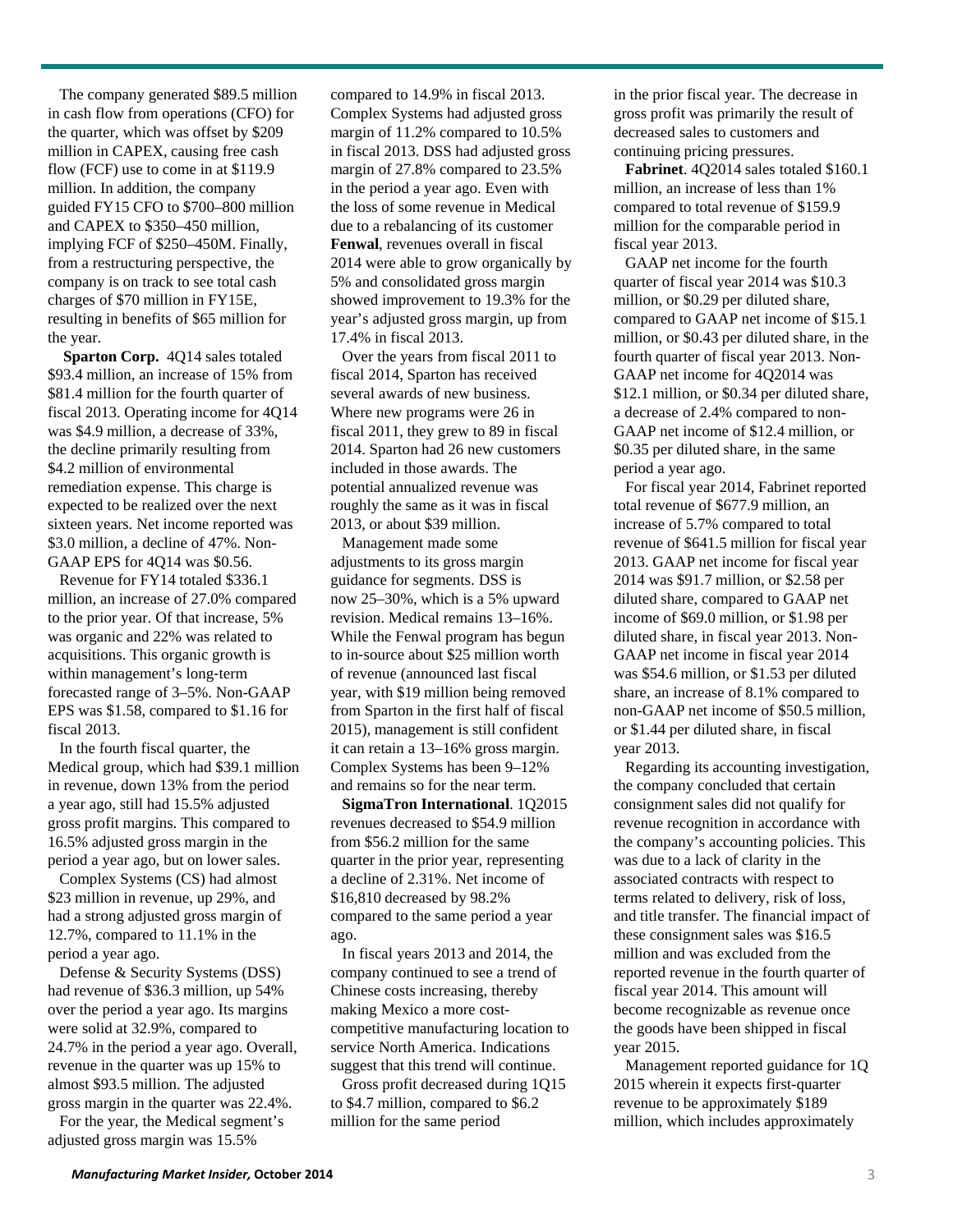*North American PCB Industry* 

million.

According to *IPC*, North American printed circuit board sales and orders in August were weaker year over year, but the book-to-bill ratio strengthened slightly.

*Downturn Continues in August*

Management provided guidance for 4Q2014, wherein it anticipates revenue to

\$3 million of consigned shipment revenue excluded from fiscal 2014. GAAP net income per share is expected to be approximately \$0.30, with expected non-

GAAP net income per share of approximately \$0.40, based on approximately 36 million fully diluted

**Celestica, Inc.** Celestica reported 3Q2014 revenue of \$1.423 billion, within the range of its guidance of \$1.40–1.50 billion (announced July 24, 2014), a decrease of 5% compared to the third quarter of 2013. Operating margin (non-IFRS) came in at 3.9%, compared to 3.2% for the third quarter of 2013. It reported non-IFRS EPS of \$0.26 per share, toward the high end of its guidance of \$0.21 to \$0.27 per share, compared to \$0.22 per share for the third quarter of 2013. Accounting for 40% of total revenue, the Communications segment contributed \$568 million in 3Q2014, which declined by 5% compared to the same period a year ago. The Consumer segment, which accounts for 5% of total revenue, contributed \$71 million, declining by 1 percent compared to the same period a year ago. Revenue from the Diversified segment, which includes the aerospace and defense, industrial, healthcare, semiconductor equipment, and smart energy areas, accounts for 29% of total revenue and contributed \$412 million, an increase of 3% compared to the same period a year ago. The Server and Storage business segments account for 9% and 17%, respectively. The Server segment contributed \$127.8 million and the Storage segment contributed \$241.4

shares outstanding.

The North American PCB book-to-bill ratio edged up to just above parity at 1.01 in August.

Total North American PCB shipments decreased 3.6 percent in August 2014

be in the range of \$1.375–1.475 billion, and non-IFRS adjusted net earnings per share to be in the range of \$0.21 to \$0.27.

**Benchmark Electronics, Inc**. Reported 3Q2014 revenue of \$731 million was an increase of 2% from 2Q2014 and 22% from 3Q2013. The company incurred a \$5 million charge (\$0.09 per share) for the write-down of inventory and provisions to accounts receivable associated with the bankruptcy of **GT Advanced Technologies**. The charges increased cost of sales by \$2 million and SG&A by \$3 million.

The non-GAAP net income was \$23 million for the quarter, compared to \$17 million last year. Net income was \$17 million for the quarter, compared to \$24 million last quarter. Non-GAAP earnings per share were \$0.43 versus \$0.31 in the third quarter last year. GAAP earnings per share were \$0.32 compared to \$0.43.

Non-GAAP operating margin was 4%, compared to 3.5% during the third quarter last year. Third-quarter operating margin was down 10 basis points compared to last quarter, attributable to revenue mix and, to a lesser degree, the impact of new program ramp-ups.

During 3Q2014, the company incurred approximately \$2.2 million of restructuring and integration-related costs, primarily due to the closure of its Matamoros, Mexico facility, which was acquired in October 2013.

Accounting for 21% of total sales, computers and related products for the business enterprises segment contributed \$153.5 million. The industrial control equipment segment accounted for 30% of sales and contributed \$219.3 million. Accounting for 32% of total sales, the telecommunication equipment segment contributed \$234 million. Accounting for

from August 2013, reducing year-todate shipment growth to –0.9 percent. Compared to the previous month, PCB shipments were up 4.9 percent.

PCB bookings decreased by 4.5 percent compared to August 2013, putting the year-to-date order growth rate at –5.9 percent. Order growth declined 5.0 percent in August compared to the previous month.

10% of total sales, the medical devices segment contributed \$73.1 million. Accounting for 10% of total sales, the testing and instrumentation products segment contributed \$51.1 million.

Management provided guidance for 4Q 2014 wherein it is estimating revenues to be between \$710 million and \$740 million and diluted earnings per share between \$0.41 and \$0.45.

Plexus Corp. reported 4Q2014 revenue of \$666 million, which increased by 15% compared to the same period a year ago. It reported diluted EPS of \$0.77 compared to \$0.71 in 3Q2013. Operating performance improved quarter over quarter. Operating margin advanced to 4.8%, a 10-basis-point improvement. Cash cycle improved to 56 days and helped contribute to better-thananticipated free cash flow of \$23.8 million. Return on invested capital improved to 15.2%, a 60 basis-point improvement, representing an economic return of 4.2%.

Accounting for 35% of sales, the Networking/Communications sector was up 15% sequentially in fiscal 4Q. The Healthcare/Life Sciences sector was up 7% sequentially in 4Q. The Industrial Commercial sector was down 2% sequentially, and the Defense/Security/Aerospace sector was up 7% sequentially in 4Q.

For FY2014 the company reported revenue of \$2.4 billion, an increase of 6.74% compared to FY2013. The company reported guidance for 1Q2015 of \$630 million to \$660 million and anticipates EPS of \$0.68 to \$0.74. EPS guidance reflects near-term margin pressure associated with the accelerated ramp of its new facility in Guadalajara, Mexico.

Sharon Starr, IPC's director of market research, noted that August business results for the North American PCB industry continued slightly below last year's levels, but the PCB book-to-bill ratio continued hovering near parity and actually strengthened a bit in August. Flat growth is still expected for the remainder of 2014.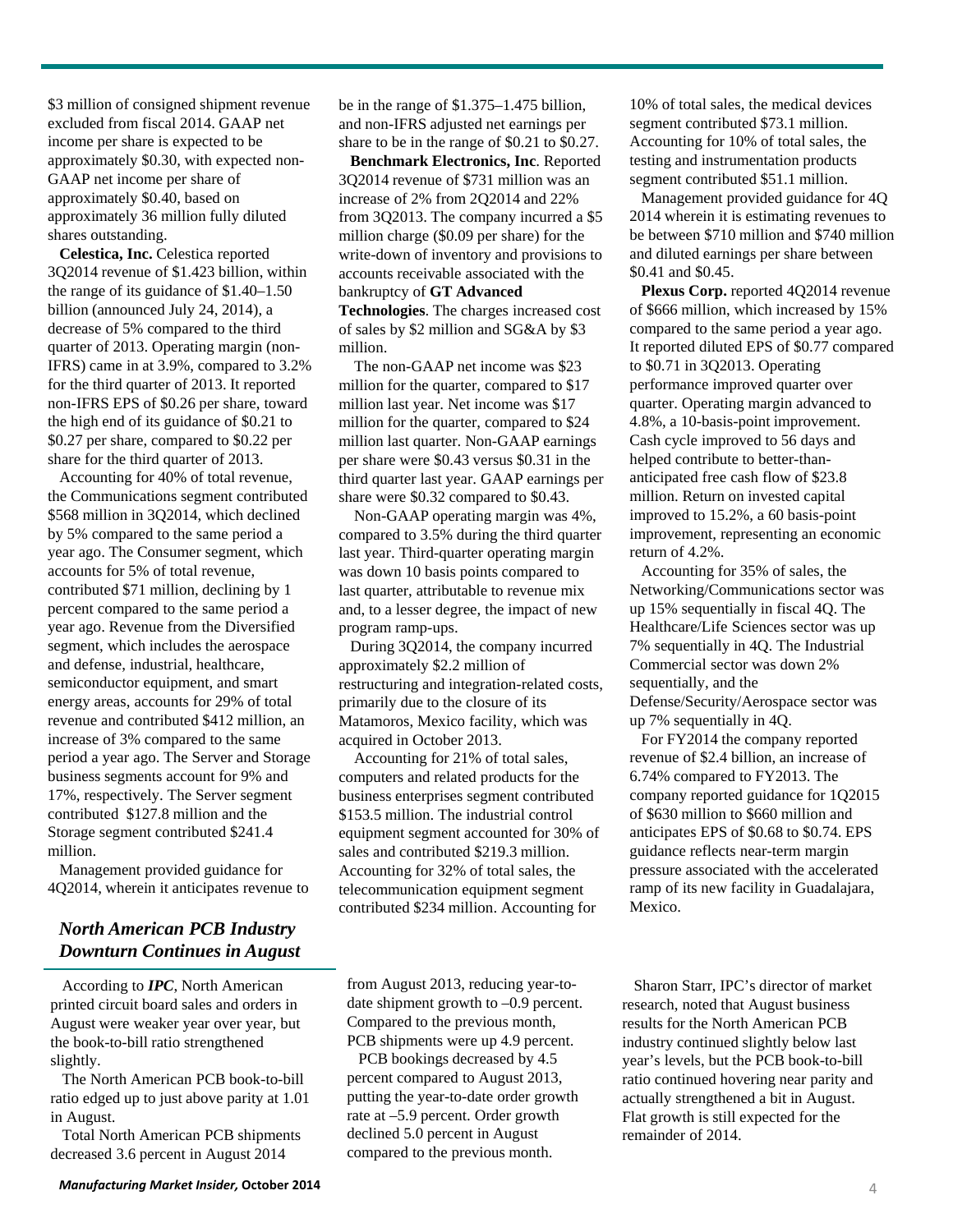

## *Apple Easily Drops Suppliers If It Can Get a Better Deal*

**Apple** (Cupertino, CA) sold 150 million iPhones last year, each carrying dozens of parts made by other companies. That's why Apple is a perennial kingmaker among component manufacturers: Each time the company releases a model, some suppliers end up winners and others losers. Apple has a reputation as a brutally tough negotiator with companies in its supply chain, demanding advanced technology at razor-thin margins, and it doesn't hesitate to drop longtime suppliers with little notice, says Francis Sideco, a senior manager at market research firm *IHS*. At least nine publicly traded companies get more than 40 percent of their revenue from Apple, per data compiled by *Bloomberg*.

Among them is touchscreen maker **TPK Holding** (Taipei), which produced the touch controls in the first iPhones. Largely on the strength of its Apple ties, the company held an initial public offering in 2010. Two years later, Apple changed the design of its iPhone screens and began buying from TPK rivals, including **LG** (South Korea), instead. To keep what Apple business it could, TPK resorted to

assembling screen parts made by other companies—a less profitable task, says a former TPK executive. TPK's net income fell by 90 percent as it reported 2Q2014 results of NT\$323 million, from NT\$3,140 million the same quarter a year ago. Its share price has fallen 73% from its 2011 high, to NT\$190 (\$6.30).

**Dialog Semiconductor** (Germany) is the supplier most dependent on Apple's continued favor. Eighty percent of the chipmaker's \$903 million in revenue last year was tied to its contract to make power-management chips for the iPhone, according to *Bloomberg*. Dialog CEO Jalal Bagherli noted that the company works with its biggest customer as if it's an extension of Apple's R&D team.

For the iPhone 6 and 6 Plus—which together drew 4 million preorders in the first 24 hours they were on sale—

**Taiwan Semiconductor** 

**Manufacturing** (Taiwan) is providing Apple with processors, putting it among the expected winners. Taiwan Semiconductor posted record quarterly profit in July as production of the phones ramped up.

Some suppliers are attempting to reduce their dependence on Apple.

Dialog is trying to sell fast-charging chips to Chinese laptop makers. Last month, **Cirrus Logic** (Austin, TX), a maker of audio components that gets 73 percent of its revenue from Apple, bought rival **Wolfson Microelectronics**  (Edinburgh, Scotland), which has had to start selling its parts to other phone makers in earnest after getting dropped from the iPhone 3GS in 2009. Even **Foxconn Technology (**a.k.a. **Hon Hai)**  (Taiwan), the company that assembles Apple's products in China, has set up a joint server venture with **Hewlett-Packard** (U.S.) and expanded into retail stores and resorts.

| <b>Table 1: Apple's Top Dependents</b> |                                      |                                                          |  |
|----------------------------------------|--------------------------------------|----------------------------------------------------------|--|
|                                        | Share of<br>Revenue<br>from<br>Apple | <b>Ouarterly</b><br>Contract<br>Value (US\$<br>millions) |  |
| Dialog<br>Semiconductor                | 79.6%                                | \$179.7                                                  |  |
| Cirrus Logic                           | 73.0%                                | \$111.4                                                  |  |
| <b>TPK Holding</b>                     | 41.4%                                | \$366.6                                                  |  |
| Pegatron                               | 41.3%                                | \$3,600.0                                                |  |
| Hon Hai                                | 41.2%                                | \$18,000.0                                               |  |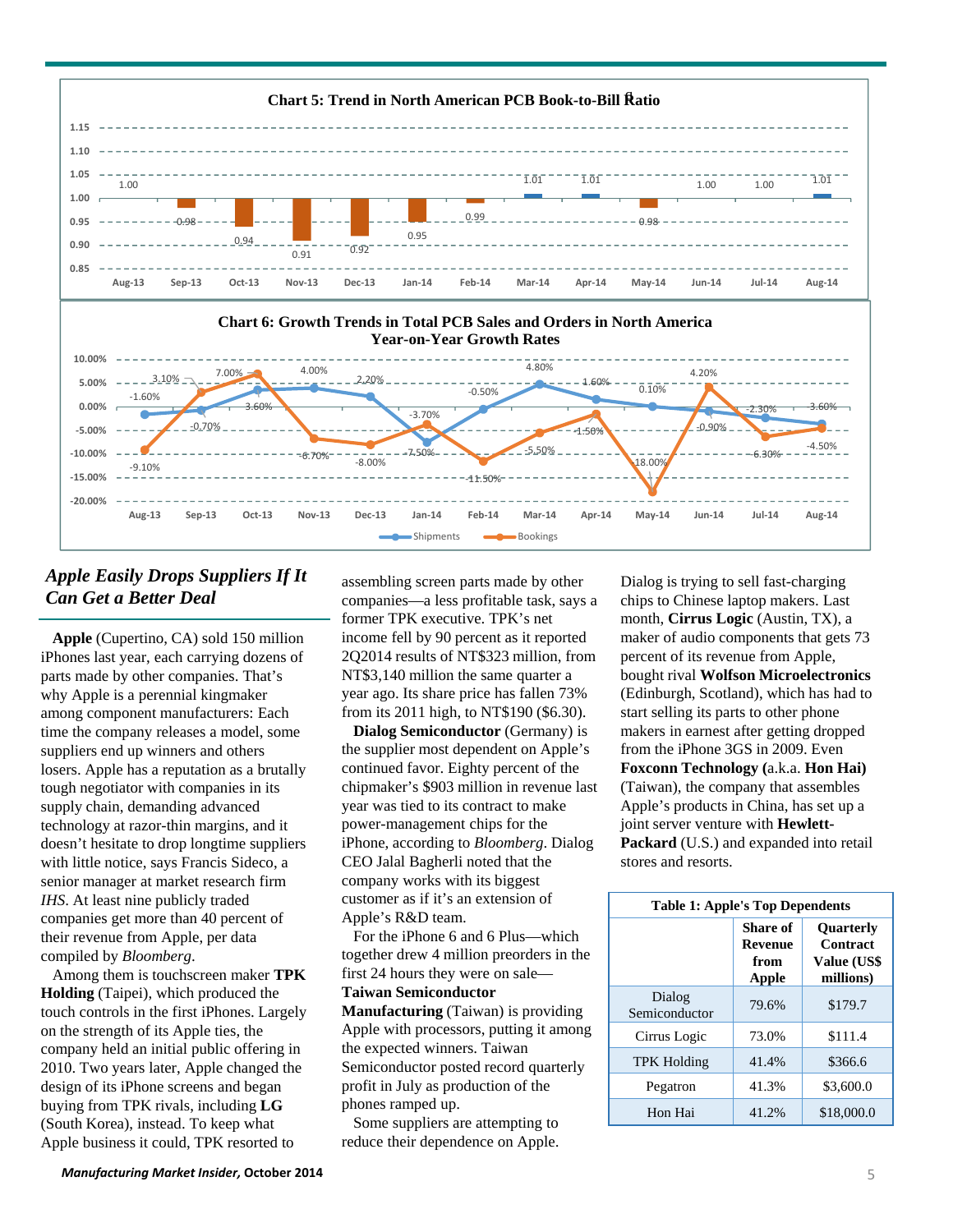## *Company News*

## *Kimball International Declares Spin-Off of Kimball Electronics*

**Kimball International (Jasper, IN) has** announced the spin-off of its Electronic Manufacturing Services (EMS) business, **Kimball Electronics**. Kimball International anticipates the completion of the separation of Kimball Electronics on October 31, 2014.

The Kimball International Board of Directors has approved the final distribution ratio and declared a pro rata dividend in the amount of three shares of Kimball Electronics common stock for every four shares of Kimball International Class A or Class B common stock. Following the distribution of shares, Kimball Electronics will be an independent, publicly traded company.

*Facility Investments*…**NATEL EMS**  (Chatsworth, CA) recently invested in an additional state-of-the-art circuit card assembly (CCA) line and continues to lower costs for products manufactured in the United States. This represents a continuation of the NATEL EMS effort to bring outsourcing prices within a few percentage points of those of low-costlabor countries in Asia.

This new line is located in Chatsworth, CA, and is in use building high-reliability circuit card assemblies for medical, space, and military applications.

*Acquisitions*…**TE Connectivity, Ltd.**  (Switzerland) has announced its acquisition of **Measurement Specialties, Inc.** (Hampton, VA). Measurement Specialties is a global designer and manufacturer of sensors and sensor-based systems. The acquisition of Measurement Specialties expands TE's sensor business significantly.

*Executive Changes*…**DRS Technologies**  (Arlington, VA), a subsidiary of **Finmeccanica**, has announced the appointment of Jim Scott as president of the company's Aviation, Communication, and Homeland Security (ACHS) business group. Prior to this appointment, Scott served as vice president and general manager for the Global Enterprise

Solutions business unit of ACHS. He has spent more than 20 years in the defense industry, with particular expertise in full life cycle telecommunication systems and security and logistics operations.

Scott will oversee the DRS portfolio of satellite services, network and telecommunications, electronic and cyber security solutions, and aviation maintenance, repair, and overhaul businesses. The Aviation, Communication, and Homeland Security business is headquartered in Herndon, Virginia, with major facilities in North Carolina, South Carolina, Maryland, Florida, Montana, and Germany.

#### *DRS Technologies to Pay Government \$13.7 Million to Settle Overbilling Claim*

**DRS Technologies**, owned by Italian defense giant **Finmeccanica**, has agreed to pay the U.S. government \$13.7 million to settle charges that it knowingly overbilled the Army and the Coast Guard, the Justice Department noted.

The company won a contract with the Army's Communication and Electronics Command in 2003. Separately, the aviation arm of DRS, based in Gaithersburg, won a contract to perform aircraft maintenance for the Coast Guard in 2009.

In both cases, the contractor is accused of violating labor requirements. DRS employees who worked on the contracts did not have the required job qualifications to perform the work, but DRS billed the government for a higher labor category, the Justice Department alleged. The department accused DRS of wrongly billing the Army over a nine-year period and the Coast Guard over a two-year period. The total amount by which DRS overbilled the government was not specified, reported the *Washington Post*.

#### *Factory closure*…**Accellent, Inc.**

(Wilmington, MA) announced the decision to close its Arvada, Colorado site and to consolidate its two Galway, Ireland sites into one. This decision results from a manufacturing strategy developed as part of the integration of

Accellent and Lake Region Medical following Accellent's acquisition of Lake Region Medical in March 2014. Accellent will rebrand the combined companies as Lake Region Medical.

Once the closure and combinations are completed, Accellent (Lake Region Medical) will continue to operate 15 sites throughout the world.

*Contract Wins*…According to *Apple Daily*, **Quanta Computer, Inc.**  (Taiwan) has landed the exclusive contract to manufacture the **Apple iWatch**. Quanta's Changshu plants are expected to increase their number of workers to 40,000. The supply chain rumor further states that production could start as early as January 2015.

*Strategic Investments*…**Foxconn Technology (**a.k.a. **Hon Hai)** has announced that it has acquired 31.974 million shares of **Taiwan Mobile**  (TWM) for a 0.93 percent stake at NT\$93.2 per share and a total of NT\$2.98 billion (US\$98.5 million) through a venture capital subsidiary.

According to market analysts, Foxconn's investment in TWM is to enhance cooperation with the 4G mobile communication operator. TWM has acquired a 14.9% stake in 4G licensee **Ambit Microsystems** (a Foxconn Group company) at NT\$2.98 billion and 4G frequency band units 728–733 MHz (for upload) and 783– 788 MHz (for download) from Ambit at NT\$3.433 billion, as reported by *Digitimes*… **Compal Electronics**  (Taiwan) announced that it will acquire a 20.54% stake in **Avalue Technology**, a Taiwan-based industrial computing device maker, to become the largest shareholder through subscribing to 14 million new shares issued by Avalue for private placement at NT\$35.35 per share and a total price of NT\$494.9 million (US\$16.4 million).

According to Compal, this is a strategic investment to broaden and deepen Compal's business operations through extending Compal products to medical and IoT (the Internet of Things) applications via industrial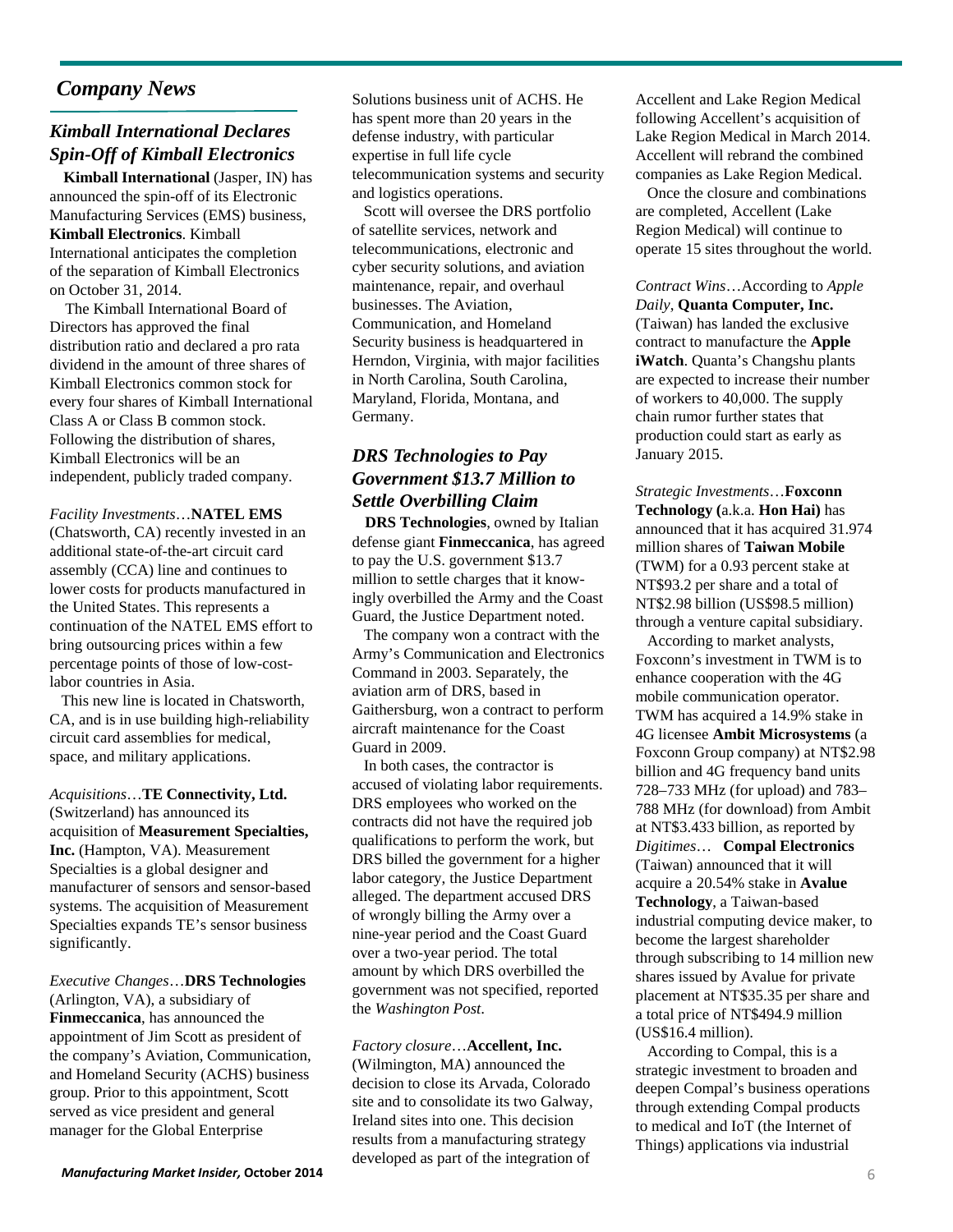PCs, as reported by *Digitimes.*

*Joint Venture*…**Foxconn (Hon Hai Precision Industry)** and **21Vianet Group**, a China-based Internet data center (IDC) service provider, will invest US\$25 million initially to establish Smart Time Technologies, a joint venture to provide planning, design, construction, project financing, and operation and maintenance services for IDCs in China and other markets, according to 21Vianet.

21Vianet will hold a 60% stake and Foxconn a 40% stake in the joint venture. In addition to the joint venture, 21Vianet will cooperate with Foxconn to establish a 21Vianet-Foxconn Internet Infrastructure and Engineering Technology R&D Center, as reported by *Digitimes*.

#### *HTC Announces Return to ODM Business*

Following an eight-year hiatus from the sector, **HTC Corp.** (Taiwan) CEO and President Peter Chou announced the company's bid to return to the original design manufacturing (ODM) market in addition to its pursuits toward building a distinctive handset brand.

Reports indicate that a forthcoming HTC-made device for **Google's** Nexus series of tablets may mark the company's return to the ODM business, according to *China Post*.

#### *Google to Increase Investment in Taiwan…Will Benefit ODM Suppliers*

**Google, Inc.** (Mountain View, CA) is planning to increase its investment in its cloud computing data center in central Taiwan to better capitalize on Asia's fast-growing Internet communications market, reported the *Economic Daily News*.

The report said that Google is expected to invest an additional US\$100 million to US\$200 million in the third phase of the development of the data center, which is located in the Changhua Coastal Industrial Park. Google has already invested more than US\$600 million in the facility.

The first phase of the data center's development was completed at the end of last year, when the center formally opened, and the report said the second phase is scheduled to be completed by the end of this year. The third phase of development, expected to cover an area of about eight hectares, could start in early 2015.

With Google increasing its investment in Taiwan, the facility in Changhua could become the hightech giant's largest-ever cloud data center in the Asia/Pacific region, the report said. Google operates 12 data centers globally, with seven in the Americas, two in Europe, and three in Asia. Each data center is customized to its region and local climate to optimize efficiency.

The report said that contract notebook computer makers **Quanta Computer, Inc., Inventec Corp.,**  and **Wistron Corp.**, which churn out servers for Google, are among the Taiwanese suppliers expected to benefit from the new round of investment. Many Taiwanese hightech manufacturers have entered the cloud computing field to diversify their product portfolios.

## *Impact of HP's Split on Asia's Hardware Supply Chain*

**HP Inc.** (Palo Alto, CA) has announced its plan to split into two separate listed public companies— HP Enterprise and HP Inc.—as it aims to provide sharper, stronger, and more focused companies; compete better against competitors; respond faster to customer requirements; and optimize each firm's financial return to provide different and compelling investment opportunities. The transaction will be closed by the end of FY2015.

#### **Chart 7: HP Inc. Overview (4QFY13–3QFY14)**







**Impact: HP Inc.: Potential neutral to slightly positive for Asia PC brands but likely negative for ODMs:** HP Inc.'s combined revenue for 4QFY13–3QFY14 was \$57.2 billion, with \$5.4 billion in operating profit, or 9.4% OPM. Dion Weiser will be President and CEO of HP Inc.. while Meg Whitman will be Chairman of HP Inc.

HP Inc. will include both Personal Systems (59%) and Printing segments (41%). HP Personal Systems' operating margin was much slimmer, at 3–4% versus 18–19% for the printer division, as HP Inc. aims to deliver consistent and regular returns for its shareholders (via dividends or share buybacks).

After the split, in order to maintain attractive returns for shareholders, HP's PC business will either focus more on driving profitability improvement without undercutting PC prices too aggressively or continue to cut costs, which could also put pressure on its outsourcing downstream suppliers. HP has said it could also sell its lower margin Personal Computing systems, which could further accelerate PC industry consolidation. HP ranked as the 2nd PC brand globally with an 18.3% market share, next to Lenovo, in 2Q14.

In conclusion, the split could be neutral to slightly positive for Asia PC brands, such as **Asustek**, given the potential for more rational price competition or further industry consolidation. However, it could be negative for ODM suppliers like **Hon Hai**, **Quanta**, and **Inventec**, as PC brands could have more bargaining power over their ODM suppliers.

**Impact: HP Enterprise storage: Limited impact on Asia supply**